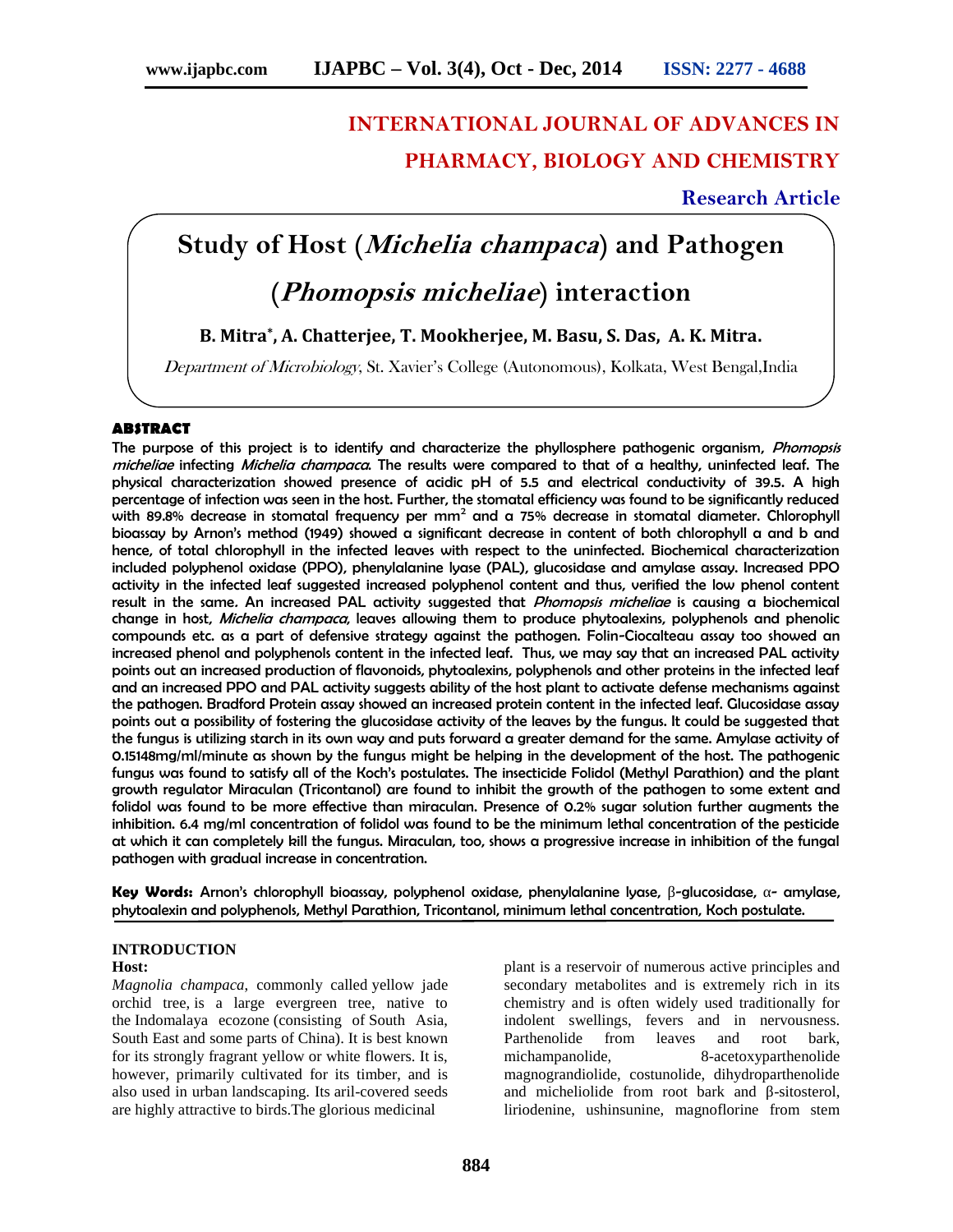bark are some of the important chemical moieties reported from this plant. Michelia is a timber producing & fine grain wood is used for the construction of buildings, furniture, toys & carvings. It is a very tall tree that grows up to 30 m tall. *Magnolia champaca* is cultivated and used as an ornamental tree in temperate climate gardens, such as in coastal California. The leaves, flowers, and form of *Michelia* resemble *Magnolia*, but the blossoms of *Michelia* generally form clusters among the leaves, rather than singly at the branch ends as *Magnolia* does. Michelia champaca L. (family: Magnoliaceae), commonly known as Champa [Hindi], is traditionally used for fertility regulation by the women of Chhattisgarh state in India. No scientific evidence regarding the antifertility effect of this plant is available till date.

#### **Fungus (Pathogen)**:

*Phomopsis* fungi attacks a wide range of plants, usually causing leaf spot disease. One of the species of this genus, *Phomopsis viticola*, cause a plant disease called phomopsis or *dead-arm*. Usually, infections begin during early growth stages in spring. This affects leaves, fruit, rachises, and shoots of a plant. This disease causes the formation of lesions on shoots, leaves, and rachises, but also can cause fruit rot. It causes significant economic damage to grape vines. Another *Phomopsis* species, *P. juniperovora*, infects junipers, and is a particularly important pest of seedlings and juvenile plants in the nursery industry. *Phomopsis amygdali* is the causal agent of twig canker and blight of almonds. In a recent survey of dieback of almonds in Portugal, the most frequent fungi detected were *Diaporthe*/*Phomopsis* species. Isolates from almond and other *Prunus* species were characterised and grouped according to their microsatellite-primed PCR (MSP-PCR) profiles and representatives of the different groups were selected for a phylogenetic study based on the ITS rDNA region (ITS1–5.8S– ITS2). Combining morphological, cultural, molecular and pathogenicity data, three species were distinguished. *Phomopsis amygdali* was shown to be the main pathogen on almond and is epitypified in the present work. *Diaporthe neotheicola* is reported for the first time on this host. A third species represented by a single isolate could not be unequivocally identified.

#### **Leaf Spot Disease:**

A few spots on the leaves do little harm to a tree and are far more unsightly than they are injurious. However, leaf spot infections that start early in the growing season can lead to premature defoliation. If it occurs over two or more successive years, it can seriously weaken a tree, reduce its growth, and increase its susceptibility to bark borers, winter injury, and other diseases. Leaf spots commonly increase in number and size in late summer and early autumn as the leaves begin to senesce. The occurrence of a leaf spot disease late in the growing season generally does not seriously affect the health of a tree. Certain leaf spots have special names, such as anthracnose, black spot, downy spot or white mold, ink spot, spot anthracnose, leaf blister or curl, scab, shot-hole, sooty blotch, and tar spot. Many leaf spot diseases are caused by fungi that overwinter infallen leaves. Other fungi overwinter in infected buds, fruits,twigs, and branch cankers. In most cases a fungus that causes a certain leaf spot attacks only one species of tree; a few mayattack several species. Most leaf spot diseases develop as small, scattered, circular to oval dead areas in the leaves; usually tan,dark brown, yellow, gray, purple, or black. Some spots are raised, shiny, and coal black, others may dropout leaving ragged holes; some are marked with light and dark concentric zones. Numerous spots developyellow, purple, red, or reddish brown to black margins; and later, in damp weather, increase in size andnumber and merge into large, angular to irregular dead areas. Dark areas and speck-sized, fungusfruitingbodies (known as pycnidia, acervuli, and perithecia) commonly form in the dead tissues of many olderspots. Heavily infected leaves may turn yellow to brown, wither, and drop early, weakening the tree. Occasionally, some leaf spotting fungi deform or kill flowers, buds, fruits, twigs, or even small branches.

#### **Host-pathogen interaction:**

There are several molecular and cellular approaches that are likely to supply insights into the host-fungus interaction. Fungi present intra- and/or extracellular host-parasite interfaces, the parasitism phenomenon being dependent on complementary surface molecules. The entry of the pathogen into the host cell is initiated by the fungus adhering to the cell surface, which generates an uptake signal that may induce its cytoplasmatic internalization. Furthermore, microbial pathogens use a variety of their surface molecules to bind to host extracellular matrix (ECM) components to establish an effective infection. On the other hand, integrins mediate the tight adhesion of cells to the ECM at sites referred to as focal adhesions and also play a role in cell signaling. The phosphorylation process is an important mechanism of cell signaling and regulation; it has been implicated recently in defense strategies against a variety of pathogens that alter host-signaling pathways in order to facilitate their invasion and survival within host cells. The study of signal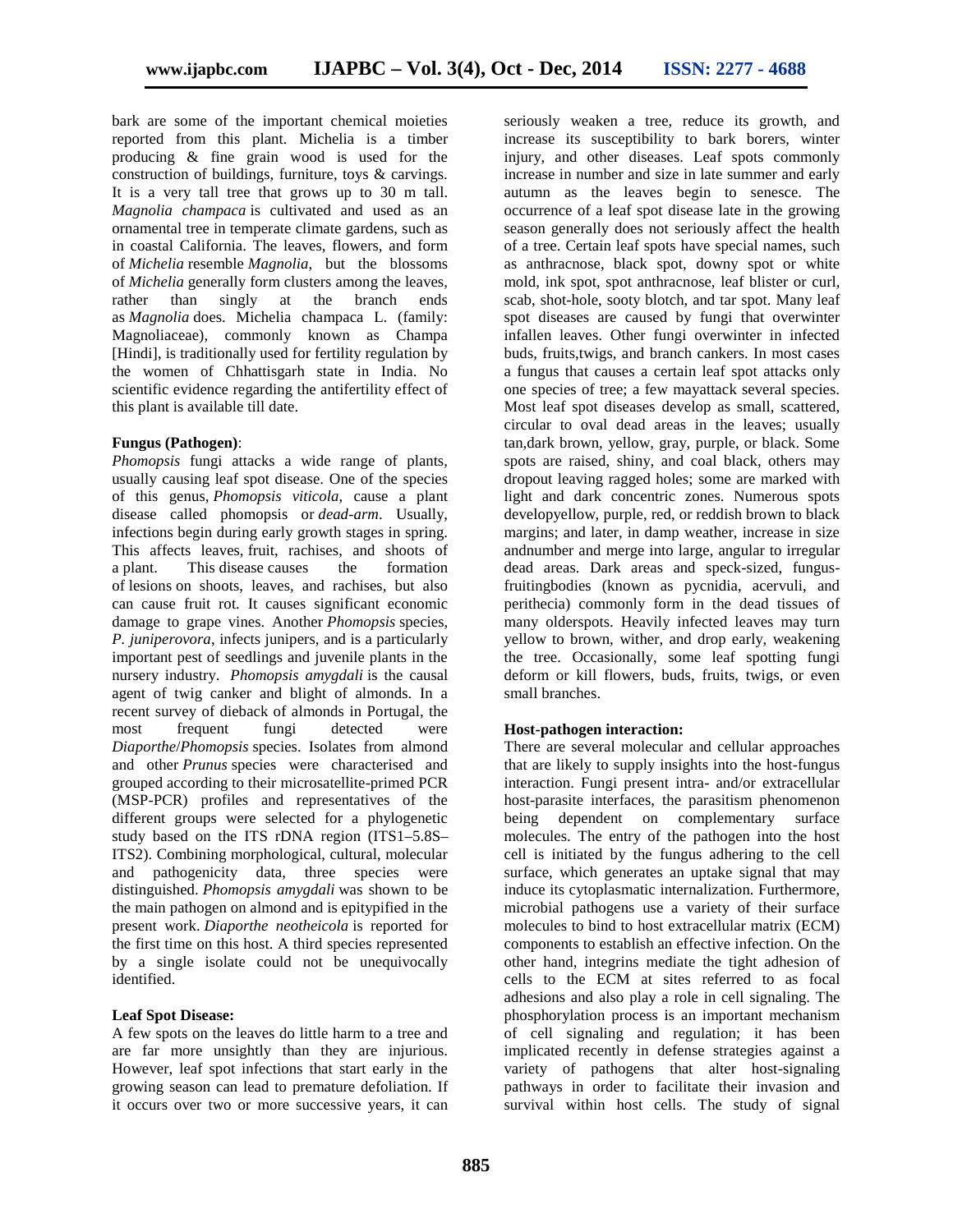transduction pathways in virulent fungi is especially important in view of their putative role in the regulation of pathogenicity. This review discusses fungal adherence, changes in cytoskeletal organization and signal transduction in relation to host-fungus interaction.

#### **MATERIALS AND METHODS**

Fresh uninfected *Michelia champaca* leaf, Fungus infected *Michelia champaca* leaf, pH meter, Spectrophotometer, Mortar pestle, 80% Acetone, PDA, NA, Glasswares,  $0.1\%$  HgCl<sub>2</sub>, Tris buffer (pH)  $= 7.5$  -8), Catechol (10mM), Centrifuge machine, Phenylalanine (50mM), Acetate Buffer (pH=6) (Preparation - 52.2 ml of 0.1(M) Acetic acid and 947.8 ml of 0.1(M) Sodium Acetate mixed), 1(N) Sodium Hydroxide (NaOH) (Preparation – 0.4 gm of NaOH was dissolved in 100ml of distilled water.), Glucose Asparagine media,5 Dinitrosalicylic acid (DNS) (1% dinitrosalicylic acid+1% NaOH+0.05% sodium sulphite), 40% Sodium Potassium tartarate, Glucose standard (1 mg/ml), Gallic acid 0.1ml, Sodium carbonate  $(Na_2CO_3)$  (2%), Folin–Ciocalteu (F–C) reagent, Miraculan., Folidol, 2% sugar solution.

**2.1 Study of the infected leaf:** The leaf was taken in a petri-dish and the physical characters including diameter of the lesion, were noted down. Further, the leaf was washed with water and this water was collected to check the pH using a pH meter. Dry weight of the leaf was calculated.

**2.2 Determination of Stomatal diameter and frequency:** The method employed includes use of clear glue to make an impression of the epidermis. Such impressions of both, healthy and infected leaf, were prepared by coating the epidermal surface of the leaves with stationary glue. The dried layers of the glue were peeled off and they were stick onto separate grease-free slides. The impressions were then mounted in water on the slides and placed under the microscope to obtain stomatal diameter and frequency for both the leaves.

**2.3 Chlorophyll Bioassay:** by Arnon's Method (1949) - 1 gm fresh weight of both infected and noninfected was washed, crushed separately in 80% acetone and extracted in mortar-pestle. The extracted sample was centrifuged at 1000 rpm for 15 minutes

Supernatant was removed while the residues were collected.

The residues were further crushed and homogenized with the same solution and centrifuged at 1000 rpm for 15-20 minutes repeated. Final residues were

discarded and the supernatants were collected. Absorbance was measured at 645 nm and 663 nm.

**2.4 Isolation and Characterization of the pathogen:** PDA and NA slants were prepared. Infected portion of the leaf were carefully cut off from the leaf & kept separately. They were dipped in 0.1% mercuric chloride (HgCl<sub>2</sub>) for 20 sec for surface sterilization. Then they were poured into distilled water for few seconds. They were inoculated into the PDA and NA slant and kept in incubator at 37˚C.Growth that has come was taken on a slide & stained with lactophenol cotton blue. (Slides& cover slips should be made grease free. Cover slips is placed on the slide and the slide was subjected to microscopic study.

**2.5 Polyphenol Oxidase Assay:** 200mg of fresh weight of both infected and non-infected is washed and weighed and crushed in a motor pestlewith silica dust and 10 ml of Tris buffer into a fine paste. Pastes were centrifuged at 10,000 rpm for 15mins.The supernatants were collected for the two samples and the pellet was discarded.Then 1ml of 10mM Catechol was added to both of the supernatants. It works as a substrate for the enzyme PPO.The two samples were incubated at  $37^{\circ}$ C for 15minutes.1 ml of  $1(N)$  NaOH was added to stop the reaction in both the samples. Absorbance was measured at 475 nm.

**2.6 Phenylalanine Lyase Assay:** 200mg of fresh weight of both infected and non-infected was washed and weighed and crushed in a motor pestlewith silica dust and 10 ml of Tris buffer into a fine paste.The pastes were centrifuged at 10,000 rpm for 15mins. The supernatants were collected for two samples and the pellet was discarded carefully.Then 1ml of 50mM Phenylalanine was added to both of the supernatants. It will work as a substrate for the enzyme PAL. The two samples were incubated at 37 degree C for 15minutes. 1 ml of 1(N) NaOH was added to stop the reactions in both the samples Absorbance was measured at 290 nm.

**2.7 Glucosidase Assay:** 200mg of fresh weight of both infected and non-infected was washed and weighed.The leaf fragments of both were then crushed separately in Acetate buffer and volume made up to 10 ml by the same buffer. Extraction was done in mortar-pestle. Centrifugation of extracted sample at 1000 rpm for 10 minutes. Supernatant was removed while the residues are collected. 1ml of supernatant take in a test tube and 1ml of PNPG was added to it.The mixture was allowed an incubation period of 15 mins.1ml of 1(N) NaOH solution was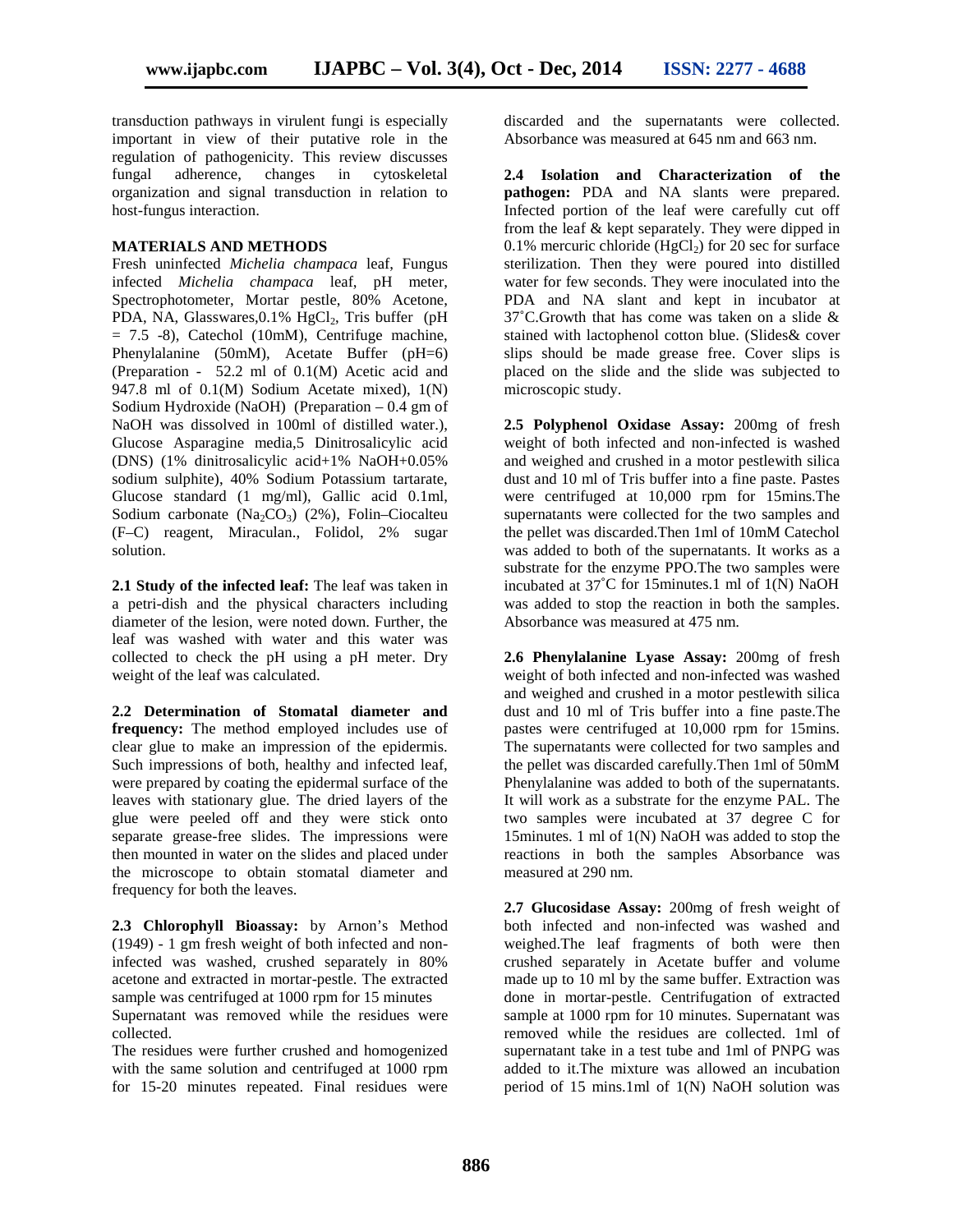added to stop the reaction. Absorbance measured at 410 nm.

**2.8 Amylase activity assay of the Fungal Mycelia:** 100 ml of glucose asparagine broth was inoculated with the fungal culture for mycelia growth and incubated at room temperature.After growth of adequate mycelia, filtration was done and the filtrate was centrifuged at 8000 rpm for 15 minutes. The pellet was discarded and the supernatant was kept.1ml of this supernatant was taken in a test tube. To this 1 ml of DNS reagent was added. Now this was incubated in water bath at 90° C for 15 minutes.After the completion of the incubation time a notable colour change was present in the test tube and the further reaction was stopped by adding 1 ml of sodium potassium tartarate. In another test tube 1 ml of distilled water and 1 ml of DNS reagent was added and this was considered as control. Standard Glucose curve was prepared

**2.9Estimation of total phenolic content of infected and uninfected** *Michelia champaca* **leaf:** 200mg of fresh weight of both infected and non-infected was washed and weighed.

and crushed in a motor pestlewith silica dust and 10 ml of Tris buffer into a fine paste. The two fine pastes were centrifuged at 10,000 rpm for 15mins. The supernatants were collected for two samples and the pellet was discarded carefully. Then added 4.5 ml of water and 0.1 ml of gallic acid. It will work as a standard solution in spectrophotometric count. In the supernatant 1ml of F-C reagent was added and incubated for 3minutes. After that 2% sodium carbonate solution was added and incubated for 2 hours in room temperature. Absorbance was measured at 725nm.

**2.10 Total Protein content:** by Bradford methodology- The Bradford reagent was diluted (1:4) and stored at 4˙C. The bottle was covered with aluminum foil to avoid interaction with light. 200mg of fresh weight of both infected and non-infected was washed and weighed.

And crushed in a motor pestlewith silica dust and 10 ml of Tris buffer into a fine paste. The paste were centrifuged at 1000rpm for 10 minutes.10ml of the soup taken in a test tube covered with aluminum foil and 250µl of reagent was added.The mixture was incubated in dark for 15 minutes at room temperature.Absorbance was measured at 595nm. Standard curve was prepared.

#### **2.11 Verification of Koch's Postulates:**

Day 1 - Infected portion from the infected leaf was taken & inoculated in PDA slant.

Day 3 - Incubated for 48 hours at  $37^{\circ}$ C and observation was taken.

Day 6 -After 5 days of incubation spores were observed. Lactophenol cotton blue staining was performed and observation taken was noted down.

Sterile water in added in to the fungal culture tube and rubbed slowly with the loop to make a spore suspension. That suspension was then filtered in another test tube through a cheese cloth to make the final spore suspension.

Portion of the healthy leaf is taken into a petri plate containing a filter paper made moist with sterile water. 3 to 4 drops  $(10\mu l)$  of the spore suspension was given on each side of the mid-rib of that leaf. Incubated at  $37^{\circ}$ C for 24 hours in a wet filter paper in petri plate.

Day 7 – Infection was seen at the site of application of spore suspensions. The infection obtained was allowed to grow for next 24 hours.

Day 8 – Observations of newly infected leaf taken.

Day 9 - Infected portion from that leaf is inoculated with a scalpel into the PDA slant and incubated at  $37^0$ C for 48 hours.

Day 11- Observations of the growth in PDA slants noted down after lactophenol cotton blue staining.

Day 13 - Spores were observed. Lactophenol cotton blue staining was performed

**2.12 Fungicide and Insecticide Bioassay**: Spore suspension was prepared. The fungicides were prepared according to the following concentrations:

a) 0.40mg/ml - 4 mg folidol was dissolved in 100ml sterile water. b) 0.20gm/ml - 2ml of miraculan was added to 100 ml sterile.

The control and the test slides were prepared as:-

- Positive control : 10µ1 of spore suspension was added to10µl sterile water on a slide
- Negative control : 10ul of spore suspension was added to 10µl of 0.2% sugar solution

Test Slides:-

- $10\mu$ l of folidol and  $10\mu$ l of spore suspension
- 10µl of folidol, 10µl of sugar solution and 10µl of spore suspension.
- 10µl of miraculan and 10µl of spore suspension
- 10µl of miraculan, 10µl of sugar solution and 10µl of spore suspension.

All the samples on the slide were covered with cover slips and placed in petri dishes with filter paper wet with sterile distilled water. The petri plates were kept for overnight incubation.

**2.13 Minimum Lethal Concentration:** Spore suspension was prepared. The fungicides were prepared according to the following concentrations: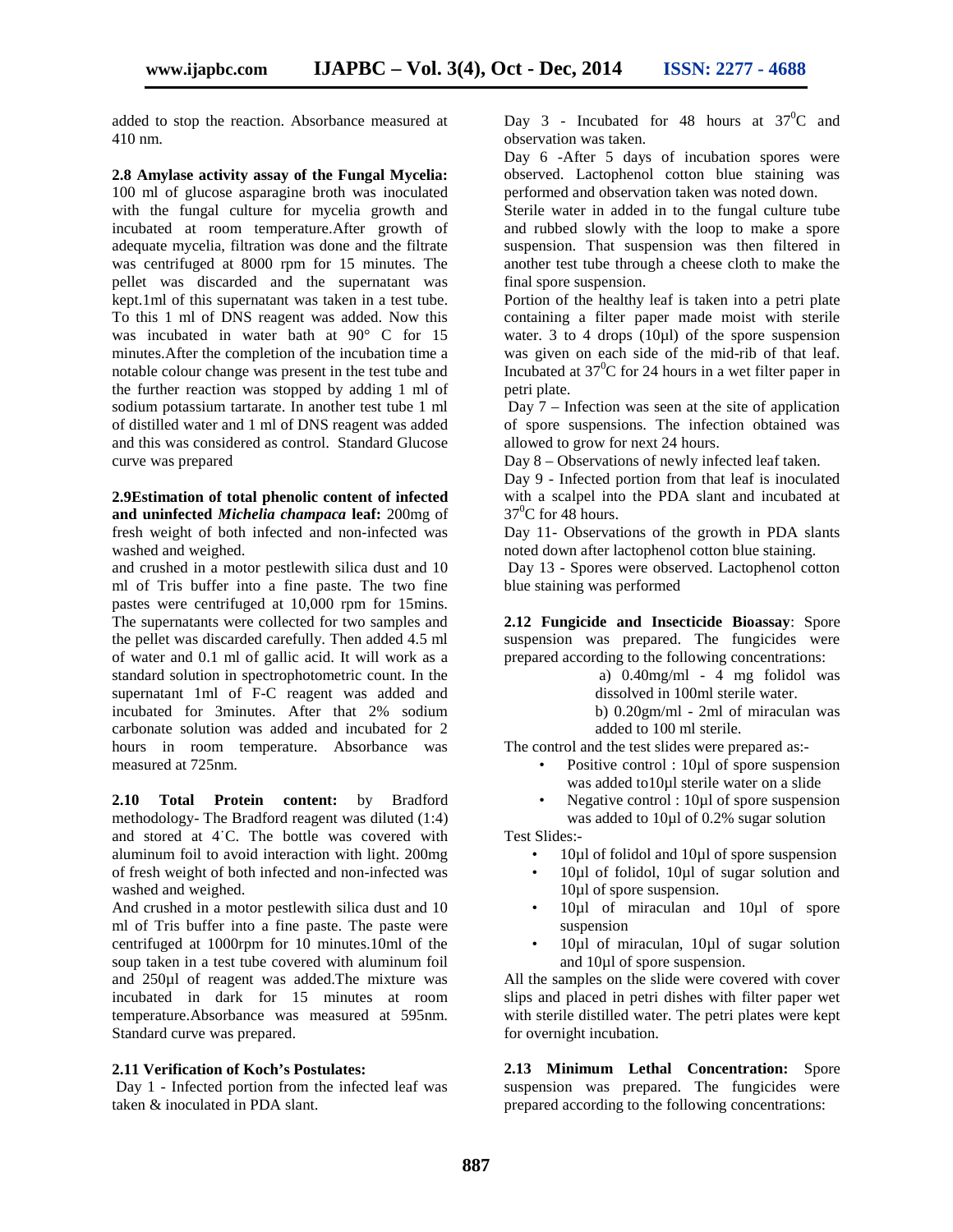# Folidol:-

- a. 0.80mg/ml 8 mg folidol was dissolved in 100ml sterile water. (F2)
- b. 1.60mg/ml 16 mg folidol was dissolved in 100ml sterile water. (F3)
- c. 3.20mg/ml 32 mg folidol was dissolved in 100ml sterile water. (F4)
- d. 6.40mg/ml 64 mg folidol was dissolved in 100ml sterile water. (F5)

Miraculan

a. 0.40gm/ml - 4ml of miraculan was added to 100 ml sterile water. (M2)

b. 0.80 gm/ml – 8ml of miraculan was added to 100ml of sterile water. (M3)

c.  $1.60 \text{ g/ml} - 16 \text{ ml}$  of miraculan was added to 100 ml of sterile water.  $(M4)$  The control and the test slides were prepared as :-

- Positive control : 10µ1 of spore suspension was added to10µl sterile water on a slide
- Negative control : 10µl of spore suspension was added to 10µl of 0.2% sugar solution

Test Slides:-

- 10µl of folidol and 10µl of spore suspension
- 10µl of folidol, 10µl of sugar solution and 10µl of spore suspension.
- 10ul of miraculan and 10ul of spore suspension
- 10µl of miraculan, 10µl of sugar solution and 10µl of spore suspension.

4) All the samples on the slide were covered with cover slips and placed in petri dishes with filter paper wet with sterile distilled water.

5) The petri plates were kept for overnight incubation.

#### **RESULTS AND DISCUSSION**

3.1.a **Percentage of Infection:** (Lesion dimension/leaf dimension)  $\times$ 100 =53.2%

3.1.b **Lesion Texture:** Brown, colored lesion, having a pale yellow outline

- 3.1.c **Dry weight of the leaf sample:** 0.14 g
- 3.1.d **pH** of the collected water  $= 5.5$

3.1.e **Electrical conductivity** shown by the water = 39.50

- 3.1.f OD for **turbidity** measurement = 2
- 3.2.a **The stomatal counts:**

For healthy leaf impression- 27

For infected leaf impression – 3

Percent of reduction in frequency {(435-48/435} X  $100 = 89\%$ 

3.2.b **Stomatal Diameter:**

Percentage reduction in stomatal diameter = 75%

3.3 **Chlorophyll Bioassay**:

The amount of chlorophyll a  $(C_a)$ , b  $(C_b)$  and total chlorophyll is calculated according to:-

Equation I :- O.D. at  $663 = 82.04 \text{ C}_{a} + 9.27 \text{ C}_{b}$ Equation II:- O.D. at  $645 = 16.75 \text{ C}_a + 45.6 \text{ C}_b$ 

Total Chlorophyll =  $C_a + C_b$ 

The optical density of the prepared leaf extracts for both infected and uninfected when measured at 645 nm and 663 nm , gave results as:-

Uninfected O.D. at 645nm = 0.939 O.D. at 633nm = 0.988 Infected O.D. at  $645$ nm =  $0.461$  $O.D.$  at  $663$ nm =  $0.568$ Uninfected –  $C_a = 10.137$  g/lt  $C_b = 16.868$  g/lt Total Chlorophyll = 27.01 g/lt Infected –  $C_a = 6.03$  g/lt  $C_b = 7.91 \text{ g/lt}$ Total Chlorophyll =  $13.94$  g/lt

#### 3.4. **Isolation of the pathogen:**

a. After 24 hours incubation no growth was observed. Incubating the tubes for another 24 hours showed growth in the PDA tubes.

On PDA : Cottony growth are observed.

- Characteristic : a) cottony growth.
	- b)Blackish zonation
		- c) Marzine are slightly raised.
	- d) Reddish brown ting

No growth was observed in case of NA slants. Fungal culture is then examined under microscope. Reproductive structures – Conidia, chlamydospore& mycelia was seen.

Conidia- appeared round & hyaline in nature.

Mycelia- appeared forced to penetrate in nature.

## b MEASUREMENT OF THE REPRODUCTIVE STRUCTURES:

Chlamydospore = 0.066mm

- $Myeelia = 0.132mm$ 
	- After incubation for 4 days spores were observed.

c. Result of staining : Huge spore are observed.

Characteristic of the spore :

Color : Black .

Nucleus : Mono-nucleated and bi-nucleated.

Diameter : Mono-nucleated spore  $= 0.04$  mm

Bi-nucleated spore  $=0.07$ mm. spores were mostly seen.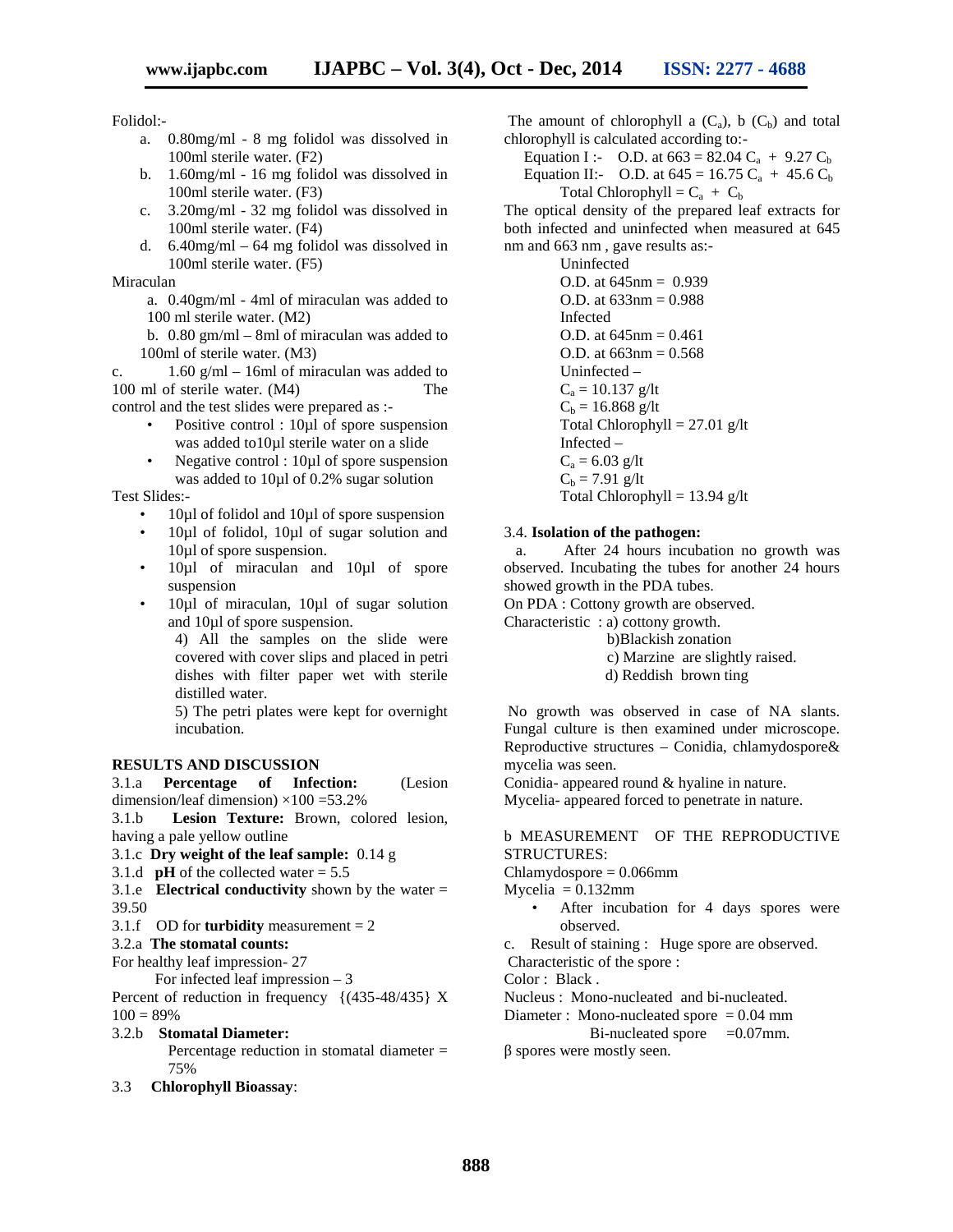#### 3.5 **Polyphenol Oxidase activity:**

OD measures as:-

Healthy Leaf extract  $-0.77$ Infected Leaf extract – 0.59

By lambert-beer's law-

in case of infected leaf, c=  $4.538 \text{ X} 10^{-4}$ nmole in case of healthy leaf  $= 5.923 \text{ X} 10^{-4}$ nmole From Bradford test –

The total protein content of infected leaf sample 0.4 ug

The total protein content of healthy leaf sample 0.2 ug

Specific activity of Healthy Leaf =  $\{3.025 \text{ X } 10^{-5}\}$ /0.2 = 1.51 X 10<sup>-4</sup>nmole/min/ ug of total protein Specific activity of infected leaf=  $\{3.95X\}$  10<sup>-5</sup>) $\}/0.4 =$ 9.875 X  $10^{-4}$ nmole/min/ug of total protein.

#### 3.6 **PAL activity:**

 $OD_{290}$ :-Healthy leaf extract – 1.695 Infected leaf extract – 2.377

Specific activity of the enzyme in the infected leaf  $extract = 123.5$  nmole/min/ug of total protein Specific acyivity of the enzme in the healthy leaf extract  $= 174.6$  nmole/min/ug of total protein

#### 3.7 **Glucosidase activity:**

Uninfected - Test -  $OD_{410} = 0.427$ Blank-  $OD_{410} = 0.408$ Infected - Test -  $OD_{410} = 2.456$ Blank -  $OD_{410} = 1.7$ Activity for Infected leaf = 0.37 /min Activity for Uninfected leaf  $= 0.01$  /min

#### 3.8 **Amylase activity:**

 $OD_{575} = 0.968$ From the standard glucose graph, Absorbance of 0.426 corresponds to the concentration of glucose  $= 1.0$  mg/ml So,the absorbance of 1.542 corresponds to the concentration of glucose  $=1.0/0.426\times0.968$  $=$  2.2723 mg/ml Hence the amylase enzyme activity =dc/dt =concentration of product/incubation time  $= 2.2723/15$ 

 $= 0.15148$  mg/ml/minute

#### 3.9 **Total Flavonoid and Polyphenol content:**

 $OD_{725}$  measured as:-

Healthy Leaf extract – 0.756 Infected Leaf extract – 0.995

#### 3.10 **Total Protein content:**

 $OD_{595}$  measured as :-

Healthy leaf extract  $-0.2$ 

Infected leaf extract – 0.4

Total protein concentration in infected leaf = 630 µg/ml.

#### 3.11 **Verification of Koch's Postulate:**

The infection started to develop after 18 hours of incubation. After 3days of incubation well developed infection was established.

Brownish-yellow colored lesions were observed as it was observed in the original infected leaf.

When this infected part is inoculated  $\&$  incubated in the PDA slant, growth occurred after 7days.

Further staining & microscopic study of the fungal culture revealed the reproductive structures like mycelia, conidia &chlamydospore as seen in the original infected leaf.

-spores were seen with some mono & bi-nucleated spores.

#### 3.12 **Fungicide and Insecticide Bioassay:**

Refer to Table VI for the detailed study results 1ul contains 7.75 spores. So, 1 ml will contain 77500 spores

Dilution Factor  $= 1:10$ 

Thus, concentration of spores in the suspension  $=$  $77500 * 10 = 7.75 * 10^5$  spores/ml

#### 3.13 **Minimum Lethal Concentration:**

Refer to Table 8, 9 and 10 for the MLC in different cases

#### **DISCUSSION**

This entire work is based on the infection of the leaves of *Michelia champaca* by some pathogen . The physical characters and chemical properties on that leaf were then studied to observe the massiveness of the infection. The leaf texture pointed towards this massiveness by bearing brownish-yellow lesions. The leaf texture indicated that the presence of pathogen is very much pronounced, maybe it is a fungal or bacterial or viral pathogen. Low pH (5.5) of the sample indicated the presence of slight acidic compounds liberated by the pathogen. The electric conductivity value indicated the presence of small amount of metal ions which can be acquired from the environment. Lastly the turbidity indicated the presence of organisms or other contaminants.

After isolation of the pathogen, growth on the PDA slants showed that it was a fungal pathogen. Microscopic study pointed towards the presence of reproductive structures like chlamydospores, conidia & mycelia. The nature of spores after four days of incubation and mycelia led us to identify the fungus as *Phomopsis micheliae,* a common fungus infecting *Michelia champaca*. No bacterial growth was found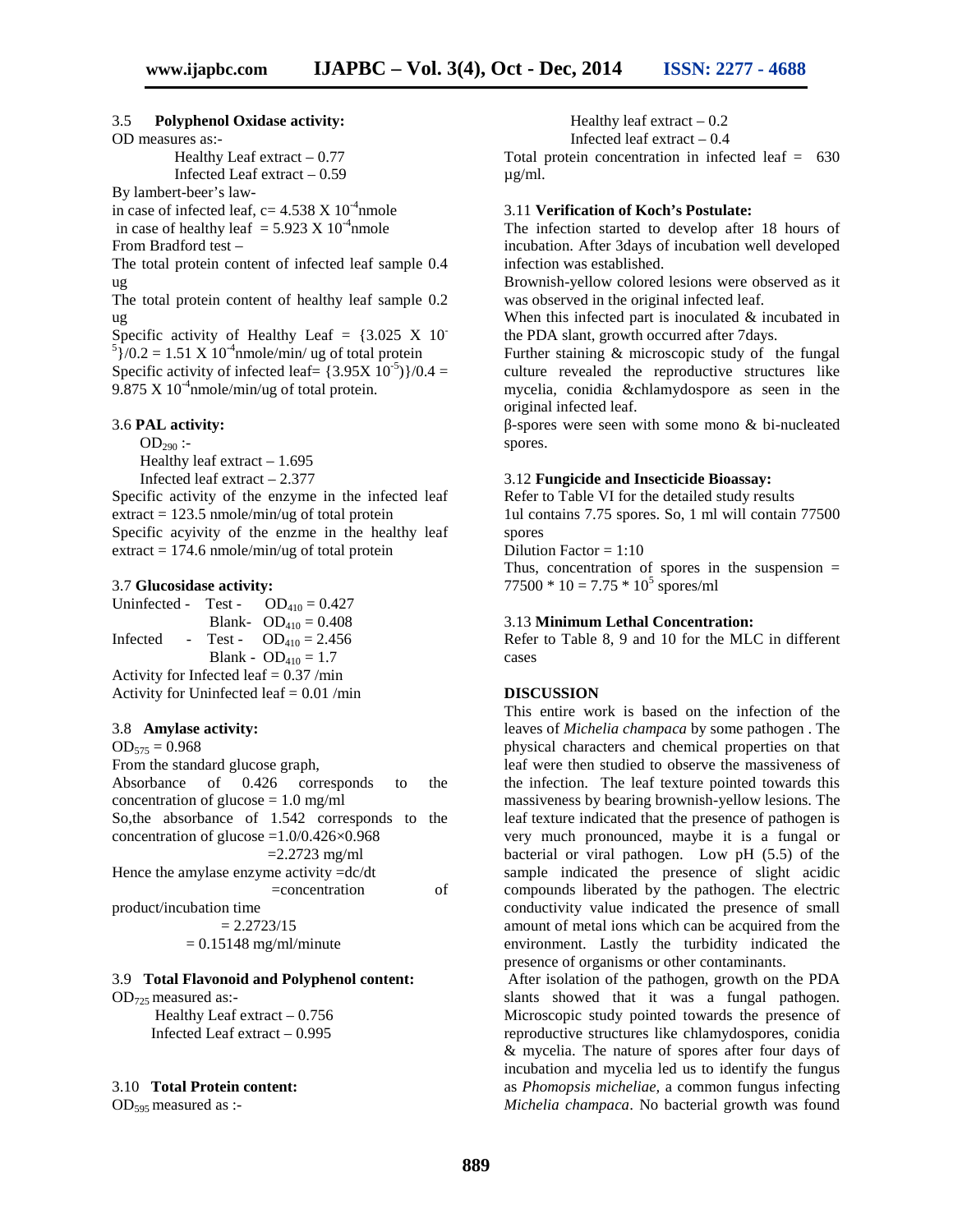on the nutrient agar and thus, we may say that there was no bacteria infecting the leaves.

While verifying the koch's postulate the fungus was found in abundance in all infected *Michelia champaca* leaves but absent in the healthy ones, verifying the first postulate. Pure culture of the fungus, *Phomopsis micheliae*, was isolated in PDA tubes and after 48 hours, cottony growth with blackish zonation and reddish brown tinge and the slightly raised margins was seen in the tubes. After 72 hours incubation, on staining a pinch of the sample with lactophenol-cotton blue and observing it under microscope, reproductive structures- conidia (round and hyaline in nature), and spores and a penetrating mycelia – were seen and thus verifying the second postulate. After inoculation was the healthy *Michelia champaca* leaves with the above spore suspension and incubation at 30˚C, infection developed in the healthy leaves in form of brownish yellow colored lesions verified the third postulate. Hence, we can state that this fungus is an opportunistic pathogen. Thus same infection was observed in that healthy leaf infected by the original fungal culture Re-inoculation of the infected area into PDA tubes, isolation of the fungus from the newly infected leaf and presence of same characters and reproductive structures, especially the large number of -spores and few alpha-spores clearly reveals the fact the fungal pathogen infecting the healthy *Michelia champaca* leaf is *Phomopsis micheliae*. Thus, the fourth postulate was also verified.

The impression of the epidermis when viewed under microscope showed a significant decrease in the frequency of the stomata per  $mm<sup>2</sup>$  by 89.8% ( TABLE 2 & 3) and study of each stoma showed a decrease in the diameter, on an average, by 75% (TABLE 4  $\&$  5). Such a reduction may be linked to the reduction in transpiration rate of the infected leaf leading to wilting. Infection is bringing about damage to the stomatal apertures. Indah Anita-Sari et al (2013) in a paper showed a decrease in stomatal aperture and number in cocoa plant due to fungal infection and our results are in line with it  $3$ .

Chlorophyll bioassay by Arnon's method (1949) showed that the chlorophyll content with respect to chlorophyll a, chlorophyll b and total chlorophyll have reduced in infected leaf compared to the uninfected, fresh leaf. The fungi being non – photosynthetic, it did not help in augmenting the chlorophyll content rather decreased it, thus, may be reducing the photosynthetic ability of *Michelia champaca*. Thus, the fungus is having an attrition effect with respect to photosynthesis. The total chlorophyll content is found to decrease by almost 7.2% in the infected leaf with respect to the healthy leaf. These results are in line with the results given by Scott KJ et al (2006) and H.S. Aldesuquy et al (1991) who studied the infection of barley leaves by powdery mildew<sup>35</sup> and *Senecioglaucus*infected by *Puccinialagenophorae* respectively .

A major focus of research in PPO has been its potential role in defense mechanism in plants. The common approach now is to examine the expression of specific gene coding for PPO during injury, herbivore or pathogen attack or during exposure to external stresses. Polyphenol oxidases or tyrosinases (PPO) are members of oxidoreductases that catalyses the *o*-hydroxylation of monophenols (phenol molecules in which the benzene ring contains a single hydroxyl substituent) to *o* diphenols (phenol molecules containing two hydroxyl substituent). They can also further catalyse the oxidation of *o*-diphenols to produce *o* quinones. It is the rapid polymerization of *o*-quinones to produce black, brown or red pigments (polyphenols). There is a correlation between levels of PPO activity and environmental factors, attacks by pathogens. Increased PPO activity in the infected leaf as compared to the healthy, uninfected leaf suggested increased polyphenol content and thus, verified the low phenol content result in the same. So we may say that enhancement of the infection by the pathogen caused a mechanical stress inside the leaf tissue causing it to activate certain defence mechanisms. Thus, an increased PPO activity will result in decreased phenol content in the plant tissue because the phenol is being broken down into quinone products and an increased content of phenolic acids and polyphenols due to the oxidation-reduction reaction. So PPO has emphasized potential roles in defense. Thipyapong et al (2004) introduced antisense PPO cDNA into tomato plants and examined the resistance of the plants to the pathogen *Pseudomonas syringae* and received similar results<sup>37</sup>. PPO overexpression in tomato plants as studied by Li and Steffens et al (2002) resulted in enhanced resistance to the pathogen  $2<sup>1</sup>$ . Though the mechanism behind such a phenomena is not clear Thipyapong et al (2004) puts forward some possible explanations, such as, generation of  $ROS<sup>37</sup>$ .

The brownish coloration of the lesions may be ascribed to increased PPO activity. Spagna G. et al (2005) related PPO activity with color changes associated with browning and lycopene degradation, because lycopene is an antioxidant agent that reconstitutes the polyphenols oxidized by the action of PPO in tomato plant.Coetzer et al (2001) too showed that reduced PPO activity shows reduced browning<sup>9</sup>.

**Phenylalanine ammonia lyase** (PAL) is an enzyme that catalyzes a reaction converting L-phenylalanine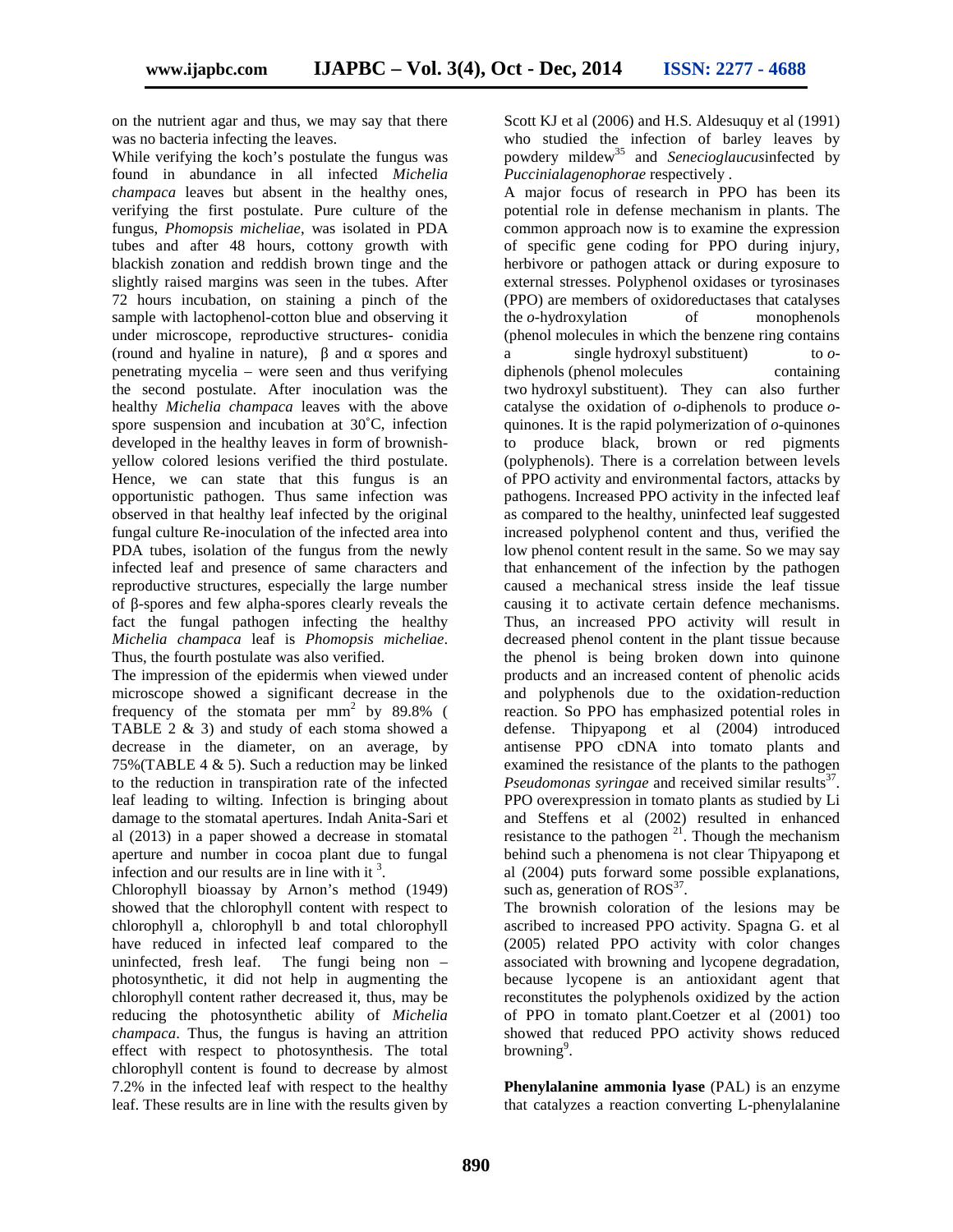to ammonia and trans-cinnamic acid and is the first and committed step in the phenyl propanoid pathway and is therefore involved in the biosynthesis of the polyphenol compounds such as flavonoids, phenylpropanoids, and lignin in plants. An increased PAL activity suggests that *Phomopsis micheliae* is causing a biochemical change in host, *Michelia champaca*, leaves allowing them to produce phytoalexins, polyphenols and phenolic compounds etc. as a part of defensive strategy against the pathogen. Folin-Ciocalteau assay too showed an increased polyphenols content in the infected leaf. Thus, we can say that an increased PAL activity suggests an increased production of flavonoids, phytoalexins,polyphenols and other proteins in the infected leaf. We may say that the infected leaf has sensitized itself to defend them against pathogen Fungicide attack by triggering various defence mechanisms including production of phytoalexins, synthesis of phenolics, and accumulation of pathogenesis-related proteins. So this particular fungal infection, phomopsis is able to cause a biochemical change within the leaf tissue. Jogaiah S et al (2013) showed that the susceptible tomato cultivar is triggered synthesis of PAL, POX, and GLU, which activate defence resistance against bacterial wilt disease, thereby contributing to plant health improvement<sup>19</sup>.Presence of a probable relationship between PAL and disease resistance of rice against *Rhizoctoniasolani* causing sheath blight has been explained. An increase in glucosidase activity is seen in case of infected leaf (0.37/min) with respect to the uninfected, fresh leaf(0.01/min). Thus, it might be said that the fungus infecting the life fosters the glucosidase activity causing more and more breakdown of starch. It may be proposed that the fungus is itself utilising the starch in its own way and thus, demanding more breakdown of starch. Arthur F.Olah et al (1972) too showed an increase in beta glucosidase activity on infection of *Medicago sativa* leaves with *Ascochyta imperfect*<sup>28</sup>.

The activity of amylase produce by fungi is 0.15148mg/ml/minute. Thus it can be stated that the fungus is able to produce amylase & this enzyme somewhat is responsible for this infection. Ming- Chang Wang et al in his paper showed an increased amylase activity resulting in decreased amount of starch and increased amount of reducing sugars in banana plant infected with *Gleosporiummusarum*.

The absorbance is found to be greater in the infected leaf sample compared to the healthy leaf. Thus, the results suggest an increased phenol and phenolic compounds' content in the infected leaf with respect to the healthy leaf. A Jamiokowska et al as well showed an increased flavonoid and phenolic acid content in sweet pepper leaves and rooton infection

with *Alternaria*sp, *Fusarium*sp and a negative correlation between high flavonoid and phenolic acid content and concentration intensity of the fungus suggesting resistance by plant<sup>18</sup>. Arthur F.Olah et al (1972) too showed an accumulation of aglycones of certain flavonoids on infection of *Medicago sativa* leaves with *Ascochyta imperfect*<sup>28</sup>.

In the healthy leaf protein content is  $250\mu\text{g/ml}$ , while in the infected leaf protein content is 630µg/ml. This increase in the amount of the protein content in the infected leaf with respect to the non-infected one indicates that proteins are being produced due to the infection by the fungus. Md. AbulKashem Tang et al (2005) showed increase in protein content in mulberry leaves on infection with *Cercosporamoricola*<sup>36</sup> .

and Insecticide Bioassay of Miraculan(Tricontanol) and Folidol((dimethoxy-(4 nitrophenoxy)-sulfanylidene) or methyl parathion) showed that the fungicide as well as the insecticide act on the pathogen causing a reduction in germination percentage of the spores(TABLE 6, 8 & 9). .However, presence of 0.2% sugar solution is found to be more effective resulting in better germination percentage compared to their corresponding samples without the sugar solution (TABLE 10). The effect of the pesticide Folidol is seen to be quite significant compared to the fungicide Miraculan which has acted to a lesser extent. Calculation of the minimum lethal concentration of the corresponding fungicide and insecticide showed that folidol at concentration of 6.4mg/ml or 6407.31 ppm shows no spore and no occurrence of germ tube in both presence and absence of sugar. In cases of other concentrations of folidol (0.4-3.2 mg/ml), the presence of sugar is found to bring about a greater inhibitory effect on of the fungus compared to the absence of sugar i.n the same concentrations

While in case of Miraculan, at highest concentration tested i.e. 1.6gm/ml germination of spore is observed and there is a gradual decrease in percentage of spore germinating with increase in concentration of the fungicide. The MLC for miraculan was not achieved. So,in case of folidol, MLC is 6.4 mg/ml and Miraculan at the highest concentration tested i.e. 1.6gm/100ml no such complete inhibition is observed.

N.V. RamarajeUrs et al (1967) too showed inhibitory effects of folidol on growth of fungi  $32$ .

In summary we can say that *Phomopsis micheliae* is an opportunistic pathogen and infects *Michelia champaca* plant as verified by Koch postulates. The infection is detrimental to the plant as it reduces the chlorophyll content of the infected plant. Moreover, the infection causes a decrease in the frequency of the number of stomata per sqr. mm and a decrease in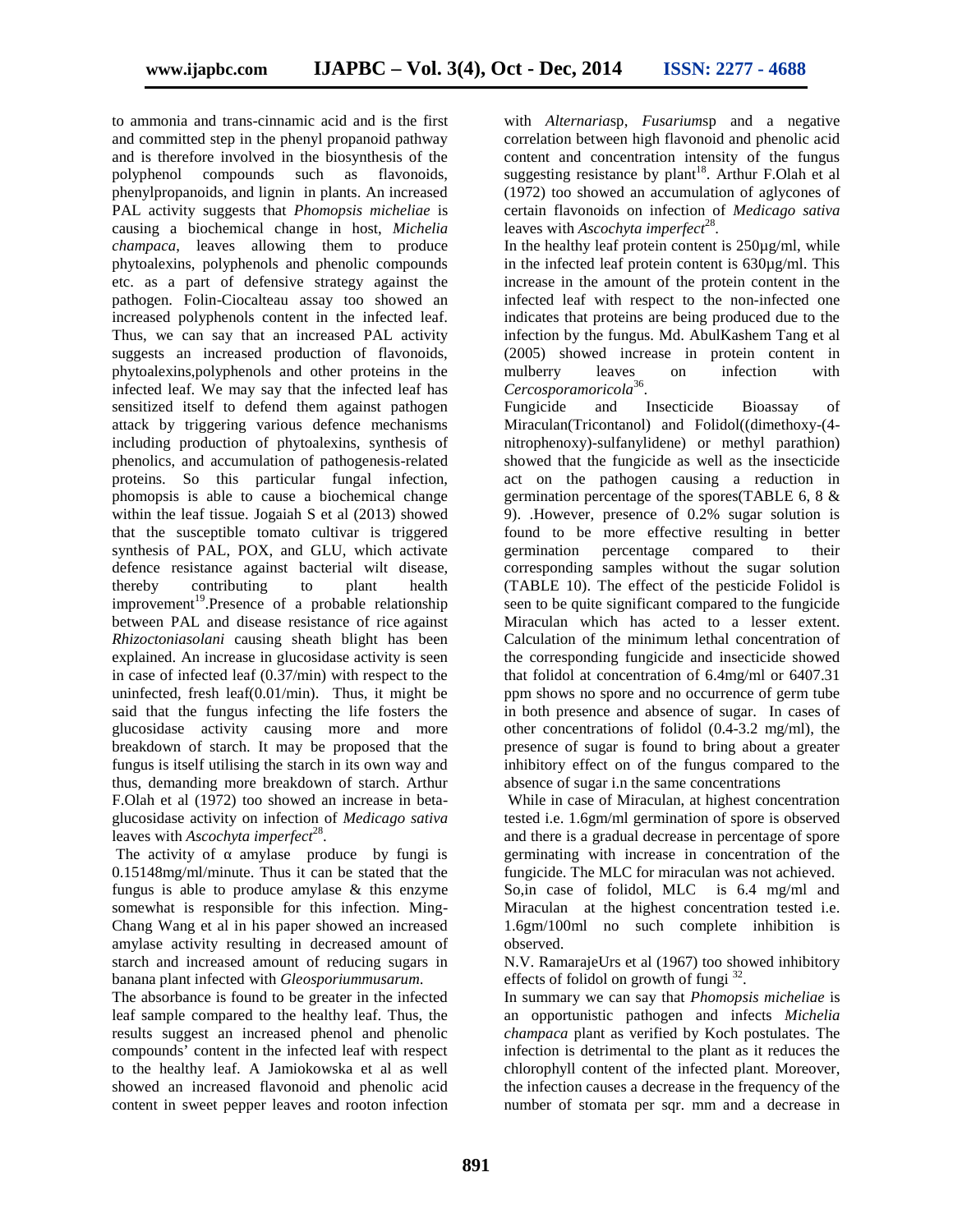aperture of the stomata too. Amylase activity of the fungus and increased glucosidase activity of the infected leaves could be linked to the fungal infection as a part of high demand for sugars. However, the plant has evolved defense mechanisms against the infection. An increased polyphenol oxidase and phenylalanine ammonia lyase activity proves so. Further, an increased amount of flavonoids and polyphenols that help in combating fungus too support the fact. The fungicide, Miraculan, and the insecticide, Folidol, are seen to have inhibitory effect on the fungus though the effect of folidol was more pronounced. Presence of 0.2% sugar solution enhanced the inhibitory effects.

#### **CONCLUSION**

*Michelia champaca* is a valuable plant native to Indomalaya ecozone. It finds its most important usage in perfume industry. *Phomopsis micheliae* infection is a very common fungal infection in this plant and has detrimental effects, such as, reduction in cholorophyll content, decrease in stomatal aperture and frequency per  $mm<sup>2</sup>$ . As our experiments showed, folidol is a very good agent in controlling such detrimental effects of the fungus. We have characterized the fungus, *Phomopsis micheliae* and its infection on *Michelia champaca*. Our results also showed how the plant in various ways tries to combat this infection. Thus, induction and up-regulation of polyphenol oxidase and phenylalanine ammonia lyase activity of the plant can actually help the plant combat the *Phomopsis micheliae* infection as suggested by Thipyapong et al (2004) by introduction of antisense cDNA<sup>37</sup>.

#### **ACKNOWLEGDEMENT**

We would like to thank the Principal of St. Xavier's College, Kolkata, Rev. Dr. Felix Raj and the Head of the Department of Microbiology, Dr. Arup K. Mitra for their constant support, guidance and encouragement to do and complete this project successfully.

**3.1.c TABLE 1 DRY WEIGHT OF THE LEAF SAMPLE**

| At first the weight of the leaf      | 0.96g |
|--------------------------------------|-------|
| After the collection of washed water | 0.82g |
| Dry weight of the leaf               | 0.149 |

**3.2.a TABLE 2**

| STOMATA COUNT IN HEALTHY LEAF        |       |  |  |  |
|--------------------------------------|-------|--|--|--|
| No of stomata in a microscopic field | count |  |  |  |
| Field 1                              | 20    |  |  |  |
| Field 2                              | 29    |  |  |  |
| Field 3                              | 33    |  |  |  |
| Field 4                              | 24    |  |  |  |
| Field 5                              | 30    |  |  |  |
| Average                              | 27    |  |  |  |

| <b>3.2.a TABLE 3</b>           |  |
|--------------------------------|--|
| STOMATA COUNT IN INFECTED LEAF |  |

| No of stomata in a microscopic field | count                       |
|--------------------------------------|-----------------------------|
| Field 1                              |                             |
| Field 2                              | 3                           |
| Field 3                              | 5                           |
| Field 4                              | $\mathcal{D}_{\mathcal{L}}$ |
| Field 5                              |                             |
| Average                              |                             |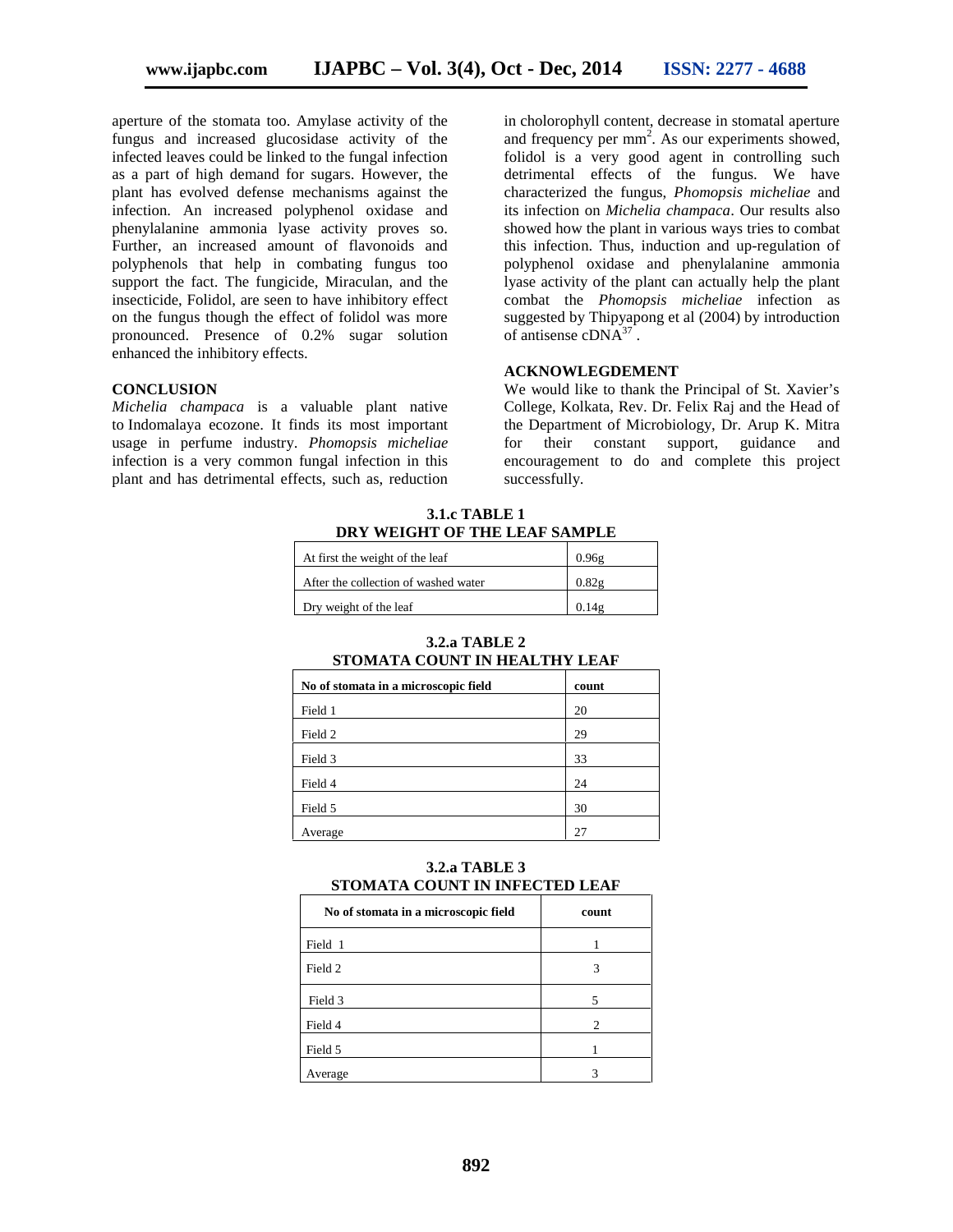| No. of fields | <b>Diameter</b> |
|---------------|-----------------|
|               | 2               |
|               |                 |
|               |                 |
|               |                 |
|               |                 |
| Average       | 2.4             |

**3.2.b. TABLE 4 STOMATA DIAMETER IN HEALTHY LEAF**

# **3.2.b TABLE 5 STOMATA DIAMETER IN INFECTED LEAF**

| No. of fields | Diameter |
|---------------|----------|
|               |          |
|               |          |
| о             |          |
|               |          |
|               |          |

#### **3.12 TABLE 6 EFFECT OF FOLIDOL AND MIRACULAN ON GERMINATION AND GERM TUBE LENGTH OF** *Phomopsis micheliae*

| <b>S. NO.</b> | <b>Treatment</b>                | No. of spore | No. of germ tube | % of germination | Length of germ<br>tube.(mm) |
|---------------|---------------------------------|--------------|------------------|------------------|-----------------------------|
|               | control                         | 85           | 20               | 23.52            | 0.0325                      |
|               | + control                       | 63           | 19               | 30.20            | 0.0195                      |
|               | $F +$ spore suspension          | 57           | 11               | 19.30            | 0.013                       |
| 4             | $F+$ spore suspension + sugar.  | 60           | 14               | 23.33            | 0.0134                      |
|               | $M +$ spore suspension          | 43           | 8                | 18.60            | 0.013                       |
| 6             | $M$ + spore suspension + sugar. | 53           | 11               | 20.80            | 0.012                       |

 $control = spore suspension(10ul) + sterile water(10ul)$ 

 $+control = Spore suspension(10ul) + 0.2% sugar solution(10ul)$ 

 $F =$  Folidol (0.4 mg/ml)

 $M =$ Miraculan (0.2gm/ml)

|        | EMOCYTOMETER COUNT OF SPORE SUSPENSIO |  |
|--------|---------------------------------------|--|
| S. No. | Count per Large Square                |  |
|        |                                       |  |
|        |                                       |  |
|        |                                       |  |

4. 8 AVERAGE 7.75

### **3.12 TABLE 7 HEMOCYTOMETER COUNT OF SPORE SUSPENSION**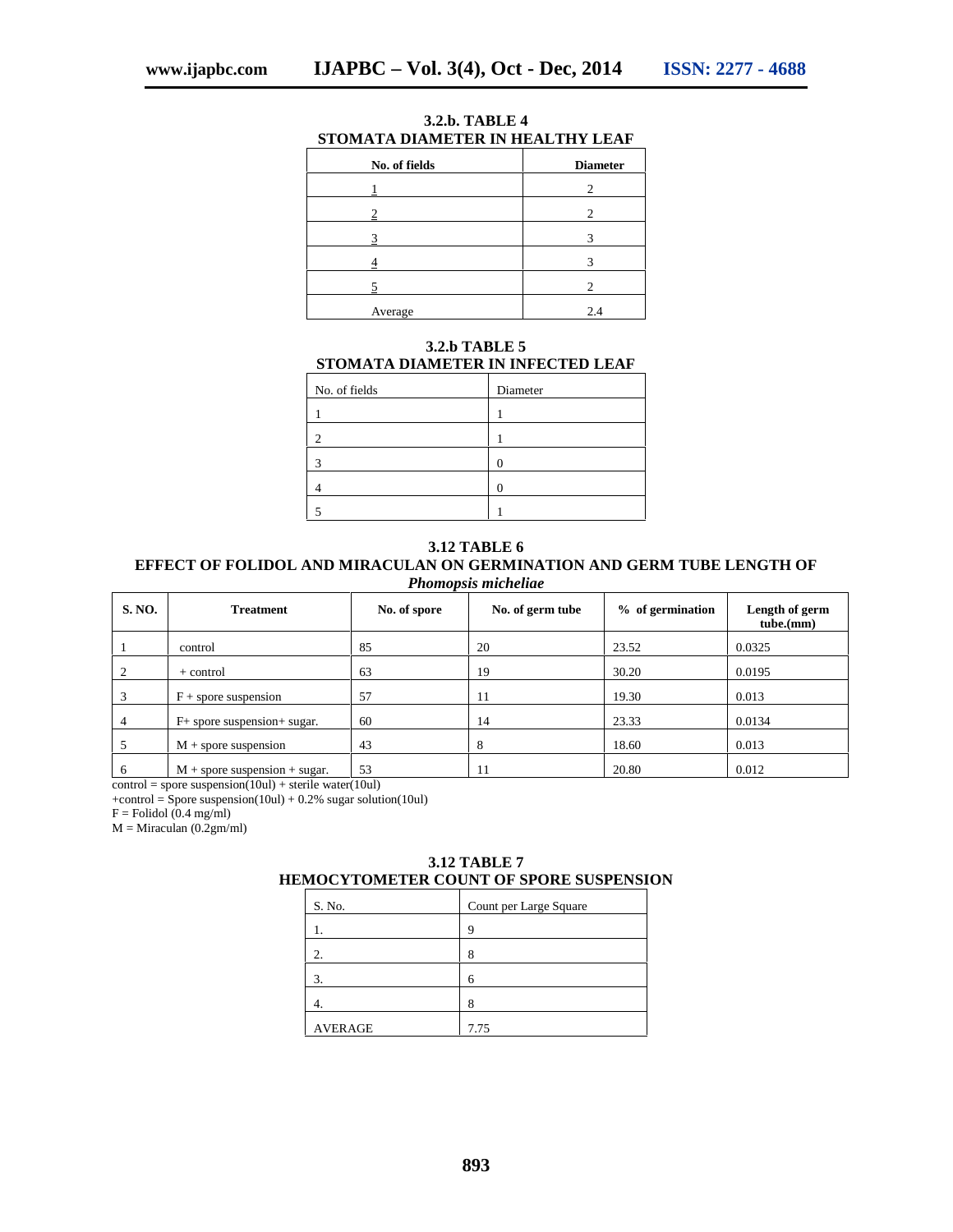#### **3.13 TABLE 8 EFFECT OF VARIED CONCENTRATIONS OF FOLIDOL AND MIRACULAN ON GERMINATIONS AND GERM TUBE LENGTH OF** *Phomopsis micheliae*

| $SI$ No | <b>Treatment</b><br>(without sugar) | <b>Concentration of</b><br>fungicide | No of<br>spore | No of<br>germ<br>tube | $%$ of<br>germination | Length of<br>germ tube<br>(mm) | % reduction<br>in germ tube<br>length |
|---------|-------------------------------------|--------------------------------------|----------------|-----------------------|-----------------------|--------------------------------|---------------------------------------|
|         | Control                             | $\overline{\phantom{a}}$             | 85             | 20                    | 23.52                 | 0.0325                         | $\overline{\phantom{a}}$              |
| 2       | -sugar                              | F1                                   | 57             | 11                    | 19.3                  | 0.013                          | 60                                    |
| 3       | -sugar                              | F2                                   | 52             | 8                     | 15.4                  | 0.01                           | 69.23                                 |
| 4       | -sugar                              | F <sub>3</sub>                       | 50             | 3                     | 6                     | 0.0087                         | 73.23                                 |
| 5       | - sugar                             | F4                                   | 47             |                       | 2.1                   | 0.005                          | 84.62                                 |
| 6       | -sugar                              | F <sub>5</sub>                       | $\overline{0}$ | $\overline{0}$        | $\overline{0}$        | $\overline{\phantom{a}}$       | 100                                   |
| 7       | - sugar                             | M1                                   | 43             | 8                     | 18.6                  | 0.013                          | 60                                    |
| 8       | -sugar                              | M <sub>2</sub>                       | 55             | 8                     | 15                    | 0.005                          | 84.62                                 |
| 9       | -sugar                              | M3                                   | 51             | 7                     | 13.7                  | 0.0037                         | 88.62                                 |
| 10      | -sugar                              | M4                                   | 53             | 5                     | 9                     | 0.003                          | 90.8                                  |

#### **3.13 TABLE 9**

#### **EFFECT OF VARIED CONCENTRATIONS OF FOLIDOL AND MIRACULAN ON GERMINATIONS AND GERM TUBE LENGTH OF** *Phomopsis micheliae***IN PRESENCE OF SUGAR**

| SL. No | <b>Treatment</b><br>(with sugar) | <b>Concentration</b><br>of fungicide | No. of spore | No of germ<br>tube | $%$ of<br>germination | Length of<br>germ tube. | <b>%reduction in</b><br>germ tube length |
|--------|----------------------------------|--------------------------------------|--------------|--------------------|-----------------------|-------------------------|------------------------------------------|
|        | $Control(+ Sugar)$               | $\overline{\phantom{a}}$             | 63           | 19                 | 30.2                  | 0.0195                  | ۰                                        |
| 2      | $+$ sugar                        | F1                                   | 60           | 14                 | 23.33                 | 0.013                   | 33.33                                    |
| 3      | $+$ sugar                        | F2                                   | 57           | 11                 | 19.3                  | 0.005                   | 74                                       |
| 4      | $+$ sugar                        | F <sub>3</sub>                       | 54           | 9                  | 16.67                 | 0.005                   | 74                                       |
| .5     | +sugar                           | F <sub>4</sub>                       | 60           | 12                 | 6.6                   | 0.0025                  | 87.18                                    |
| 6      | $+$ sugar                        | F <sub>5</sub>                       | $\mathbf{0}$ | $\overline{0}$     | $\mathbf{0}$          | ٠.                      | 100                                      |
|        | +sugar                           | M1                                   | 53           | 11                 | 20.80                 | 0.012                   | 38.46                                    |
| 8      | $+$ sugar                        | M <sub>2</sub>                       | 49           | 5                  | 22                    | 0.005                   | 74                                       |
| 9      | $+$ sugar                        | M <sub>3</sub>                       | 49           | 3                  | 15                    | 0.003                   | 84.62                                    |
| 10     | $+ sugar$                        | M <sub>4</sub>                       | 33           | 3                  | 9                     | 0.0025                  | 87.18                                    |

#### **3.13 TABLE 10**

### **COMPARATIVE STUDY OF VARIED CONCENTRATIONS OF FOLIDOL AND MIRACULAN ON GERMINATION AND GERM TUBE LENGTH IN ABSENCE AND PRESENCE OF SUGAR**

| <b>Sample</b>  | Percentage germination in<br>absence of 0.2% sugar<br>solution | Percentage germination in<br>presence of 0.2% sugar<br>solution | Germ tube length in<br>absence of 0.2% sugar<br>solution | Germ tube length in<br>presence of 0.2% sugar<br>solution |
|----------------|----------------------------------------------------------------|-----------------------------------------------------------------|----------------------------------------------------------|-----------------------------------------------------------|
| Control        | 24                                                             | 30.2                                                            | 0.0325                                                   | 0.0195                                                    |
| F1             | 19.3                                                           | 23.33                                                           | 0.0130                                                   | 0.0130                                                    |
| F2             | 15.4                                                           | 19.3                                                            | 0.0100                                                   | 0.0050                                                    |
| F <sub>3</sub> | 6                                                              | 16.67                                                           | 0.0087                                                   | 0.0050                                                    |
| F4             | 2.1                                                            | 6.6                                                             | 0.0050                                                   | 0.0025                                                    |
| F <sub>5</sub> | $\Omega$                                                       | $\Omega$                                                        | ٠                                                        |                                                           |
| M1             | 18.6                                                           | 20.80                                                           | 0.0130                                                   | 0.0120                                                    |
| M <sub>2</sub> | 15                                                             | 22                                                              | 0.0050                                                   | 0.0050                                                    |
| M <sub>3</sub> | 13.7                                                           | 15                                                              | 0.0037                                                   | 0.0030                                                    |
| M4             | 9                                                              | 9                                                               | 0.0030                                                   | 0.0025                                                    |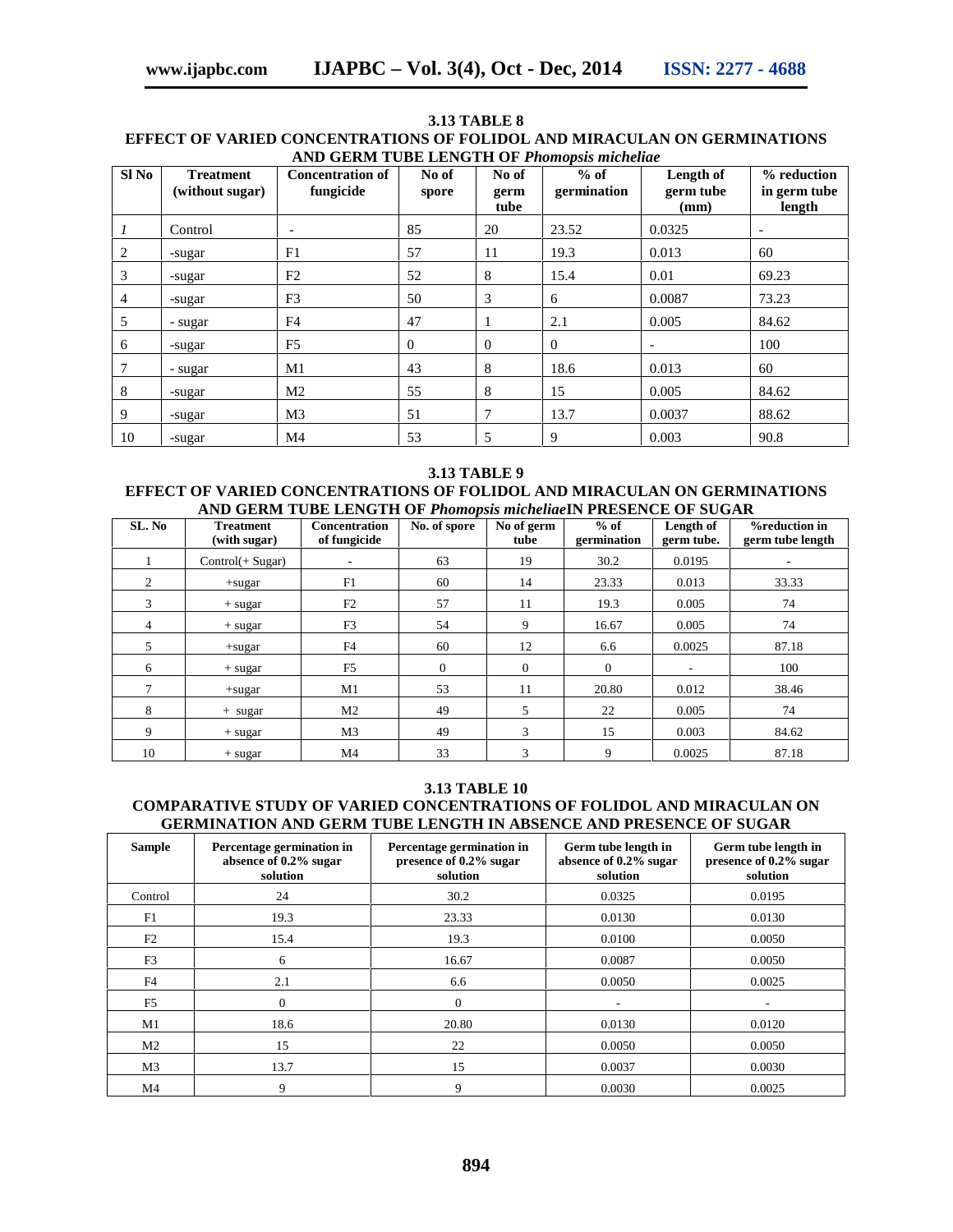

**Fig I Standard Glucose curve**



**Fig II Standard Gallic Acid Curve**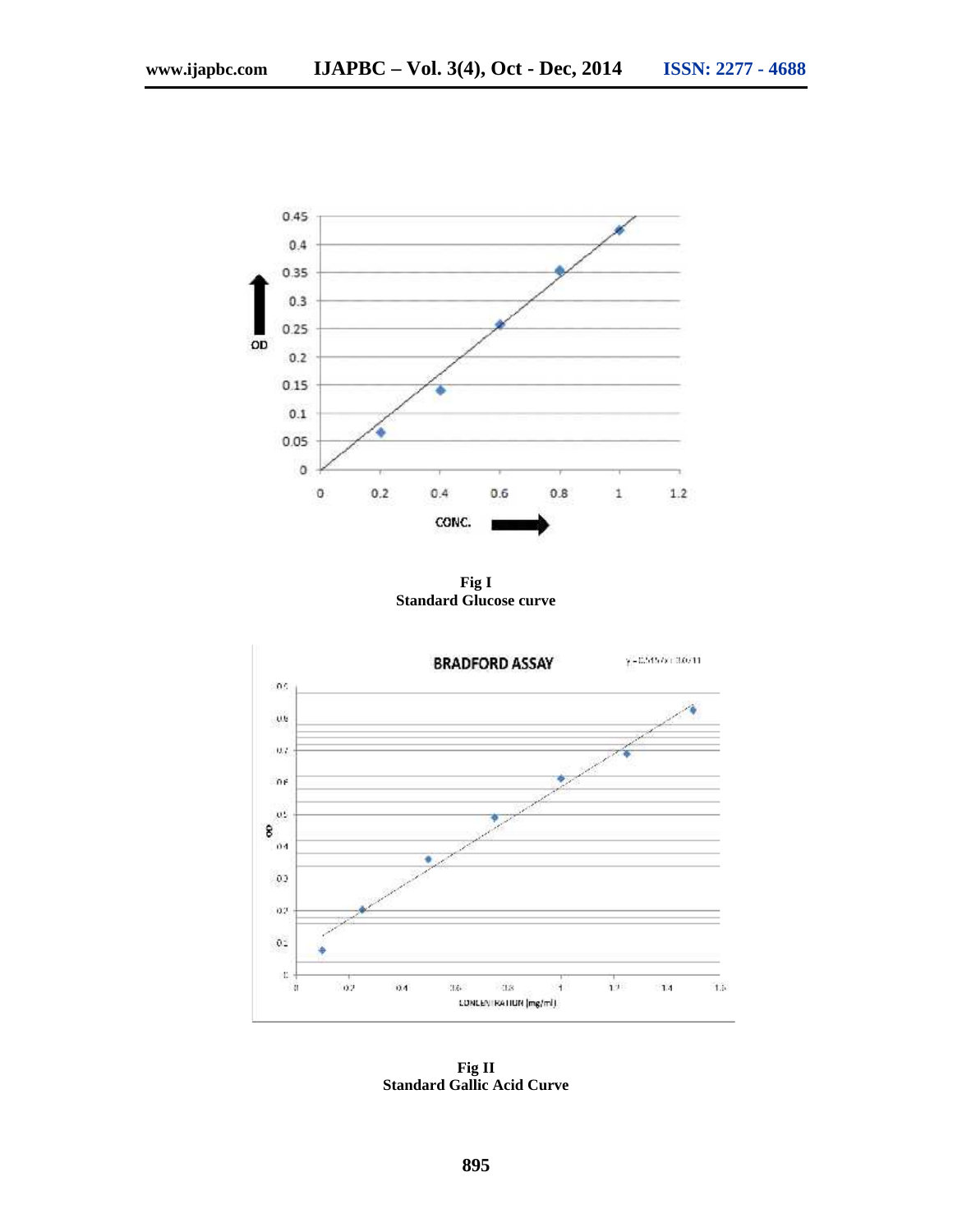

**Figure III Results of Chlorophyll Bioassay**



**Figure IV shows chlamydospore and penetrating mycelia when observed under 40X**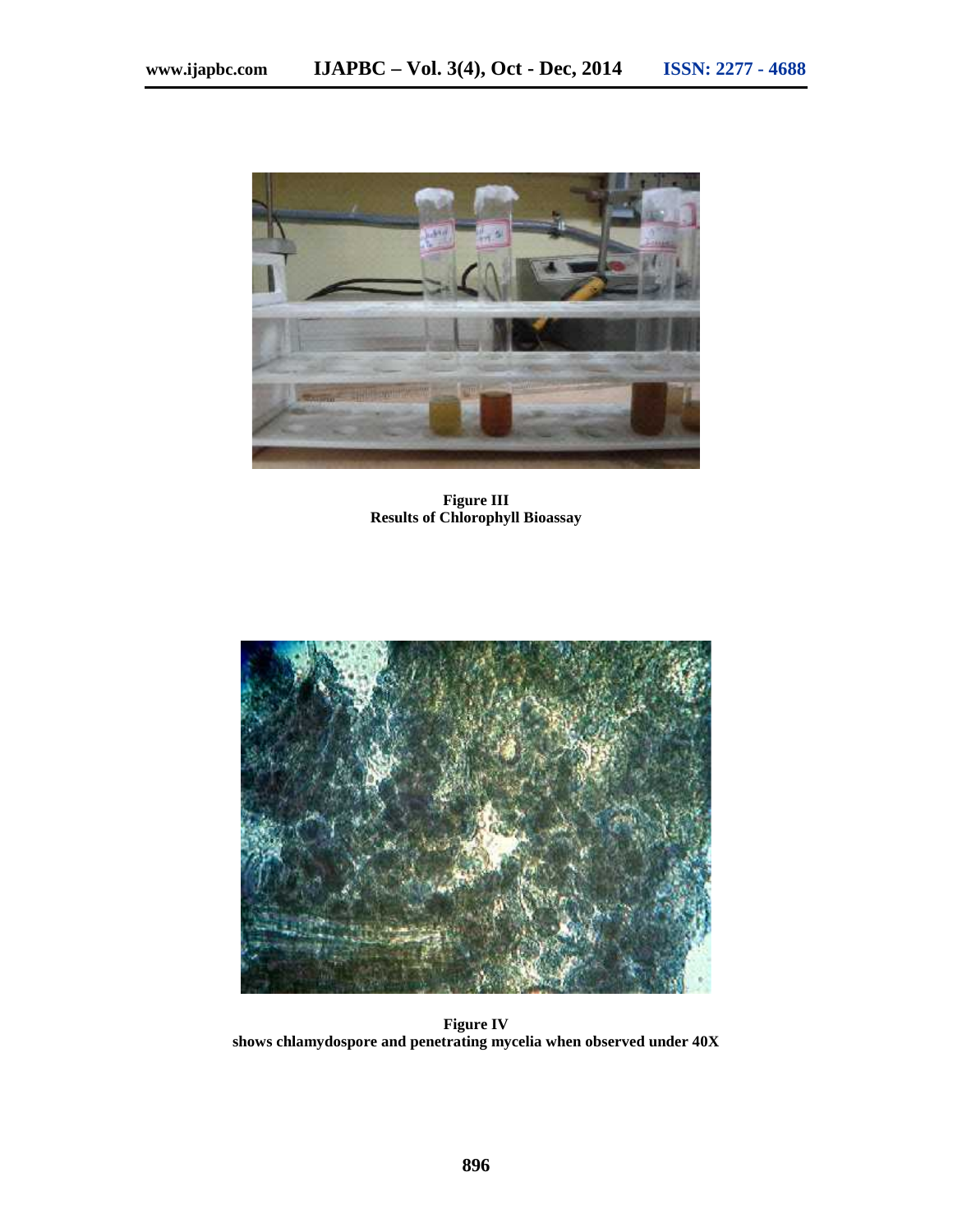

**Figure V shows** spores along with mono and bi-nucleated spores under  $40X$ 



**Figure VI shows results of PPO assay in infected leaf extract**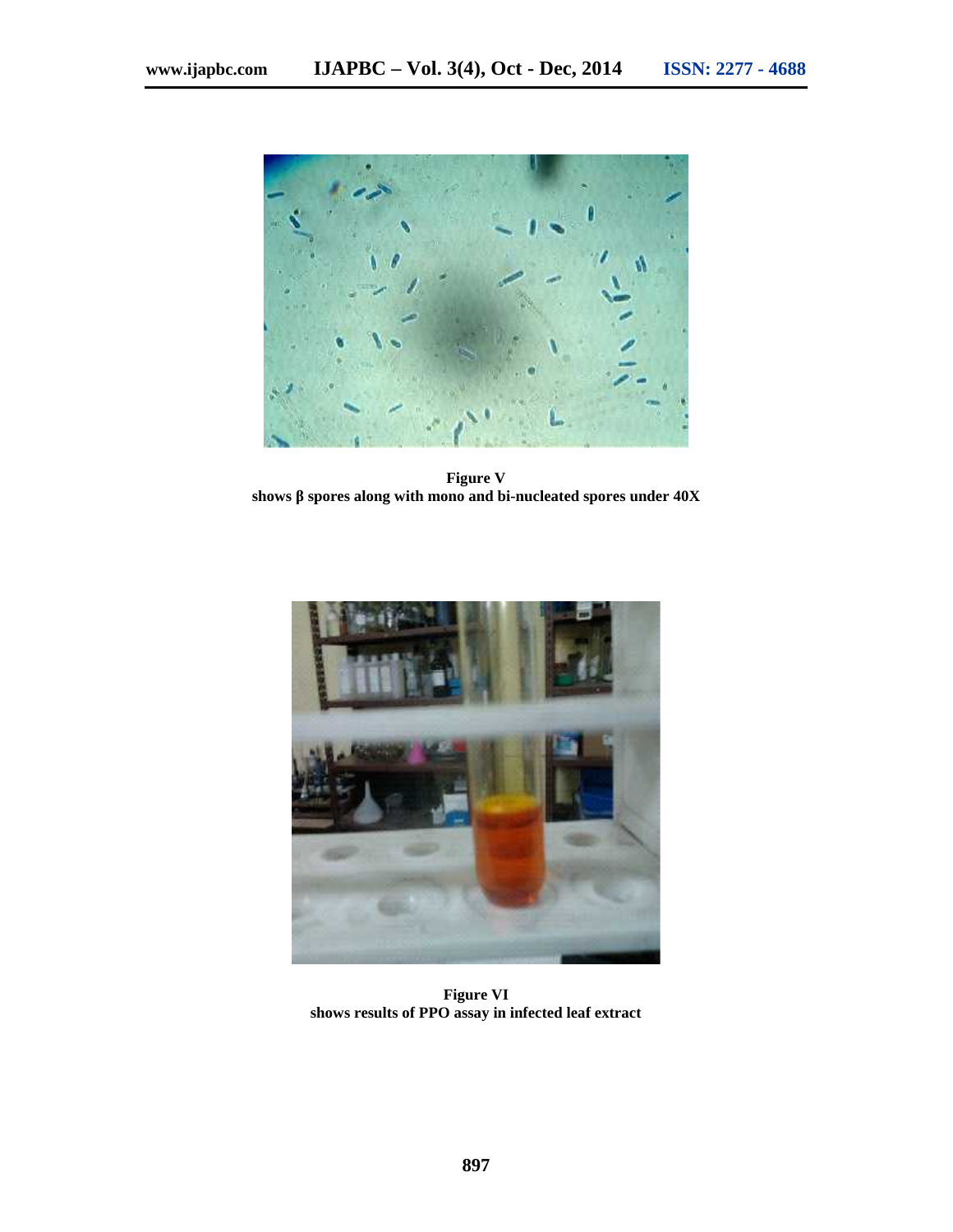

**Figure VII shows results of PAL assay in (a) Healthy Leaf Extract (b) Infected Leaf Extract**



**Figure VIII shows results of Glucosidase assay in (a) Infected Leaf Extract (b) Healthy Leaf Extract**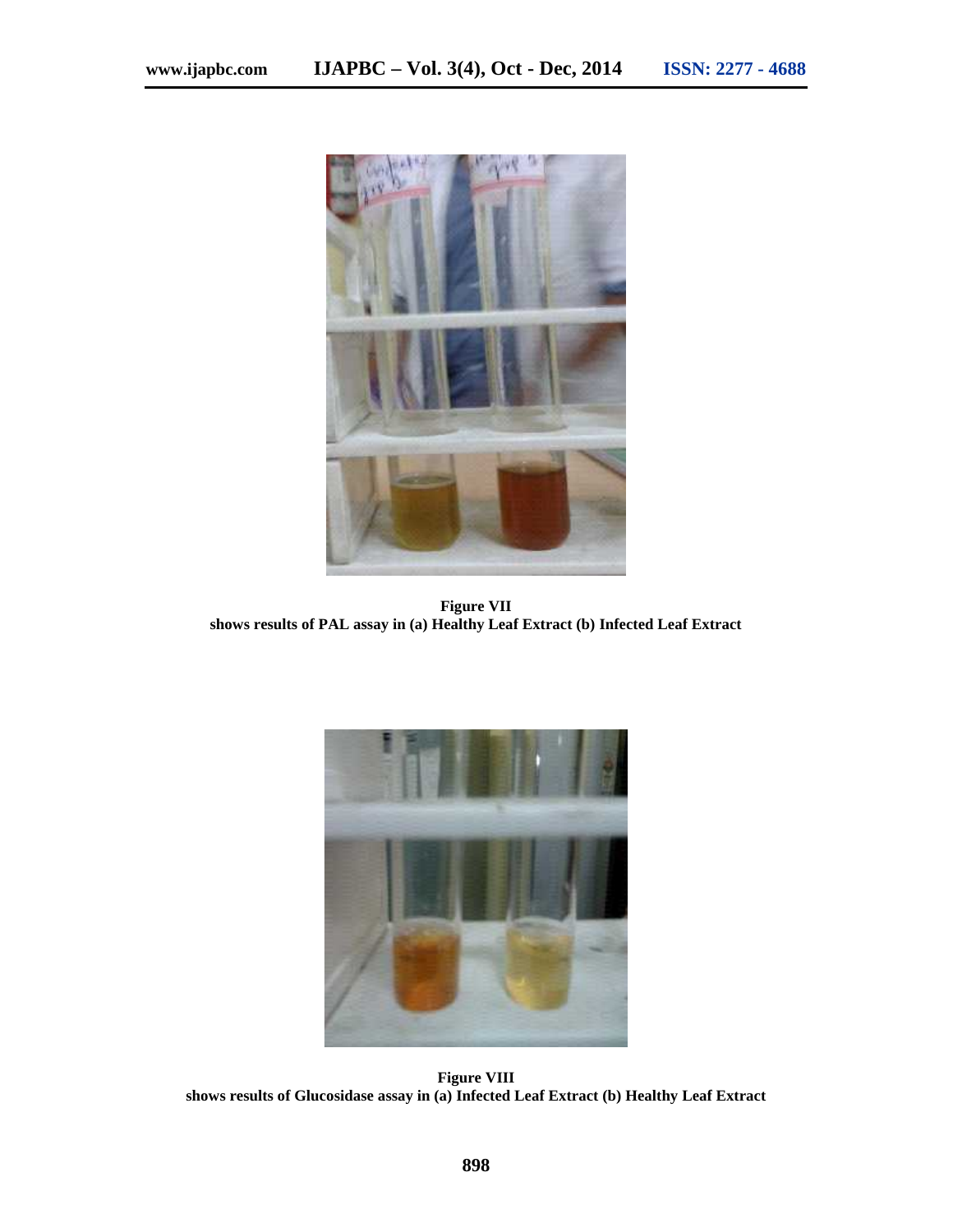

**Fig IX**

**shows (A) Inoculation of healthy leaf with spore suspension for verification of Koch Postulate (B) Gradual development of infection after inoculation after 24 hours**

#### **REFERENCES**

- 1. Absar N, Samad MA, Salam AK., Nutritional changes in four varieties of mulberry leaves infected with fungus (*Cercosporamoricola*). Pakistan Journal of Biological Sciences, 2005; 8(1):127-131.
- 2. Aguilar JMM, Ashby AM, Richards AJM, Loake GJ, Watson MD, Shaw CH., Chemotaxis of *Rhizobium leguminosarumbiovarphaseoli* towards flavonoid inducers of the symbiotic nodulation genes. J Gen Microbiol., 1988; 134:2741– 2746.
- 3. Anita-Sari I, Susilo AW, Investigation of Different Characters of Stomata on Three Cocoa Clones with Resistance Level Difference to VSD (Vascular Streak dieback) Disease, Journal of Agricultural Science and Technology, 2013; 3 : 703-710
- 4. Bhandari RS and Kumar S., Aphid (Prociphilus micheliae) out-break on champa trees (Michelia champaca Linn.) in Doon Valley (Uttar Pradesh) and its control. Annals of Forestry, 1993; 1(1): 105-107.
- 5. Beneš K, Georgieva ID, Polá ková D., The presence and distribution of -and glucosidase in root tip.-Biol, Plant, 2004; 15: 88-94.
- 6. Chakraborty D, Mandal S M, Dey S., Phenolic acids act as signaling molecules in plant microbe symbioses,Plant Signal Behav.,1973; 5(4): 359–368.
- 7. Bravo L., Polyphenols: chemistry dietary sources, metabolism and nutritional significance, Nutr. Rev., 1988; 56: 317–333.
- 8. Candela ME, Alcazar MD, Espin A, Egea C, Almela L. ,Soluble phenolic acids in *Capsicum annuum* stems infected with *Phytophthoracapsici*, Plant Pathol., 1995; 144 (1): 116–123.
- 9. Coetzer C, Corsini D, Love S, Pavek J, Tumer N, Control of enzymatic browning in potato (Solanumtuberosum L.) by sense an antisense RNA from tomato polyphenol oxidase. J. Agric. Food Chem., 2001; 49: 652–657.
- 10. Cucuzza JD. and Sall MA., *Phomopsis* cane and leaf spot disease of grapevine: effects of chemical treatment on inoculum level, disease severity, and yield, PlantDisease, 1982; 66: 794–797.
- 11. Dakora FD., Plant flavonoids: biological molecules for useful exploitation, Plant Physiol., 1995; 22: 87–99.
- 12. Edreva A, Georgieva ID, Rodeva R., -Glucosidase to Fungal Infections in Seed, Ovary and Fruit, BiologiaPlantarum, 2001:44(4): 573-578.
- 13. Gowdam JVN and Jayanthi R., Role of rooting cofactors in rooting of *Michaeliachampaka* L. by air layering, Lal Baugh., 1988; 30(1): 59- 60.
- 14. Giebel J., -glucosidase activity in potato roots, and its possible role in plant tissue response to *Heteroderarostochiensis*.-Bull. Acad. pol. Sci. Sér. Sci. biol., 1968; 24: 37-42.
- 15. Jacobsson U, Kumar V and Saminathan S., Sesquiterpene lactones from Michelia champaca, Phytochemistry, 1995;39(4): 839- 843.
- 16. Jain PP, Dobhal NP, Rajendra Pal and AyyarKS.,Chemical studies on oil-seeds of forest origin, Indian Forester,1988; 114(3): 158-162.
- 17. Jain PP, Suri RK, Deshmukh SK and Mathur KC., Fatty oils from oilseeds of forest origin as antibacterial agents, Indian Forester, 1987; 113(4): 297-299.
- 18. Jamiołkowska A., Pathogenicity of some isolates of *Colletotrichum*coccodes and